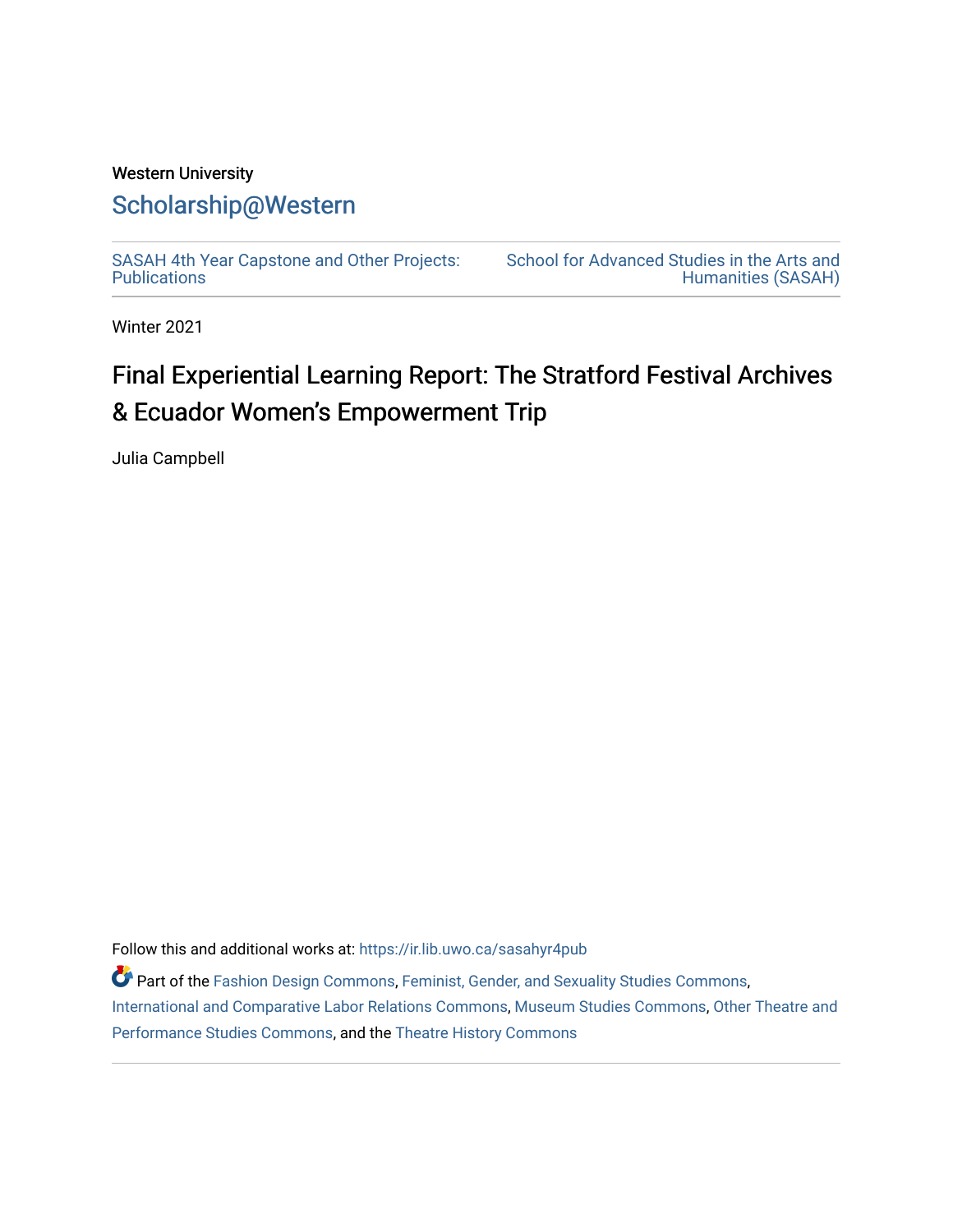Julia Campbell Dr. Barbara Bruce ARTHUM 4492/3G 18 April 2021

Final Experiential Learning Report:

The Stratford Festival Archives & Ecuador Women's Empowerment Trip

#### **The Stratford Festival Archives**

When I first began university, I believed that my two degrees were polar opposites. To be an English major *and* a business major felt impossible to me, as I saw these not only as different areas of study but also as diametrically opposed personality types. My Advanced Entry Opportunity (AEO) status at Ivey was something that filled me both with excitement and dread, as I was both looking forward to learning a new skill set and skeptical that I could find a career that truly allowed me to use both of my degrees in a greater capacity than "English = business communications." I am so grateful for my summer at the Stratford Festival, as it was my experience there as an archive intern that opened my eyes to the intersectionality of business and the arts. Not only that, but my time at the Stratford Festival also helped me identify both my ideal workplace culture as well as what useful skills I bring to the table as an employee.

 As part of our onboarding process, myself and my fellow intern, Nat, were given tours of just about every part of The Festival you can imagine. As a Stratford local, I had thought that I had a strong understanding of The Festival and how it operated; however, it became quickly apparent to me that there is much more than meets the eye. I began to understand that The Festival is not just a theatre: it's also a thriving non-profit organization that relies on all kinds of business functions to operate. Whether it be in marketing, fundraising/sponsorship, grant writing,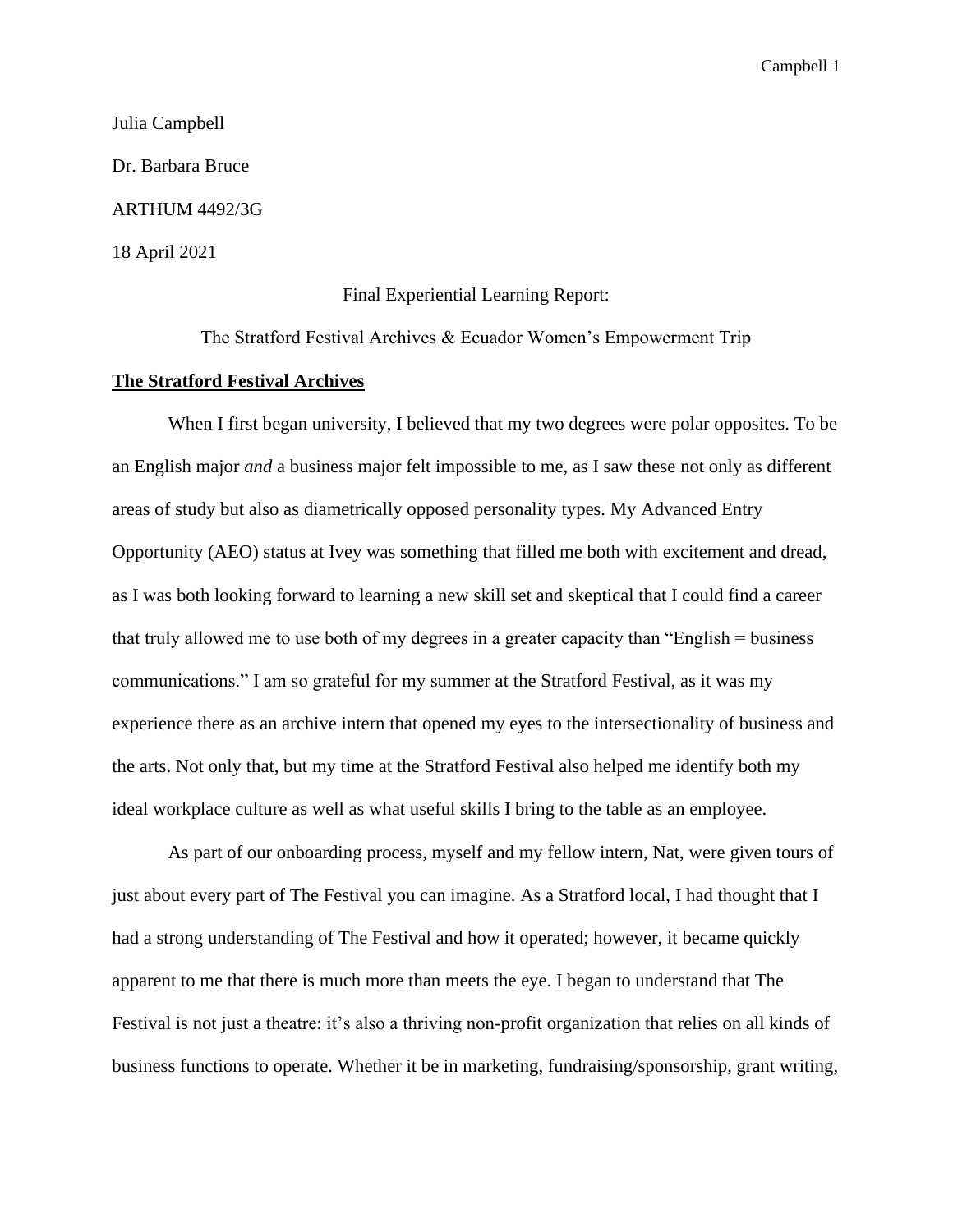finance, legal, operations management or general management, there are numerous opportunities to use business skills to support the arts.

While the traditional profit model of a business (I want to make a profit; therefore, I create a product/service to sell) is certainly one type of organizational ethos, it is not the *only*  type. In fact, there is another type of business model, one that I like to call the "sustainability model." A company operating with a sustainability model is a company that has a product/service that they are passionate about. Their goal is to provide that product/service, and they seek a sustainable revenue source to achieve this goal. In this type of company, the product is not exploited for profit; rather, a sustainable revenue source ensures the continued existence of said product. The Stratford Festival is a great example of a company with a sustainability model: they solicit donations and sell tickets to fund the creation of great theatre. In this way, business becomes a tool for the arts rather than its binary opposite. This made me realize that a business degree is not simply a degree to help me work in consulting or investment banking; rather, it is an education that will allow me to work for any for-profit or nonprofit company whose mission I want to support. Suddenly, my future after graduation seemed filled with opportunities.

 In the role of archive interns, Nat and I were asked to 1) research and identify key information about costume pieces and their corresponding productions (name, date, director, designer, actor, etc.), 2) write a detailed description of each costume piece (cut, colour, style, relevant history, fabric, etc.), and 3) photograph the costume piece. The Archives had recently decided to create their first-ever digital catalogue, and the information and photos we took were to be the first costume pieces added to the online catalogue. Nat and I were given complete freedom as to what the descriptions would look like, what information would be included in the catalogue, and in what format we would compile the data.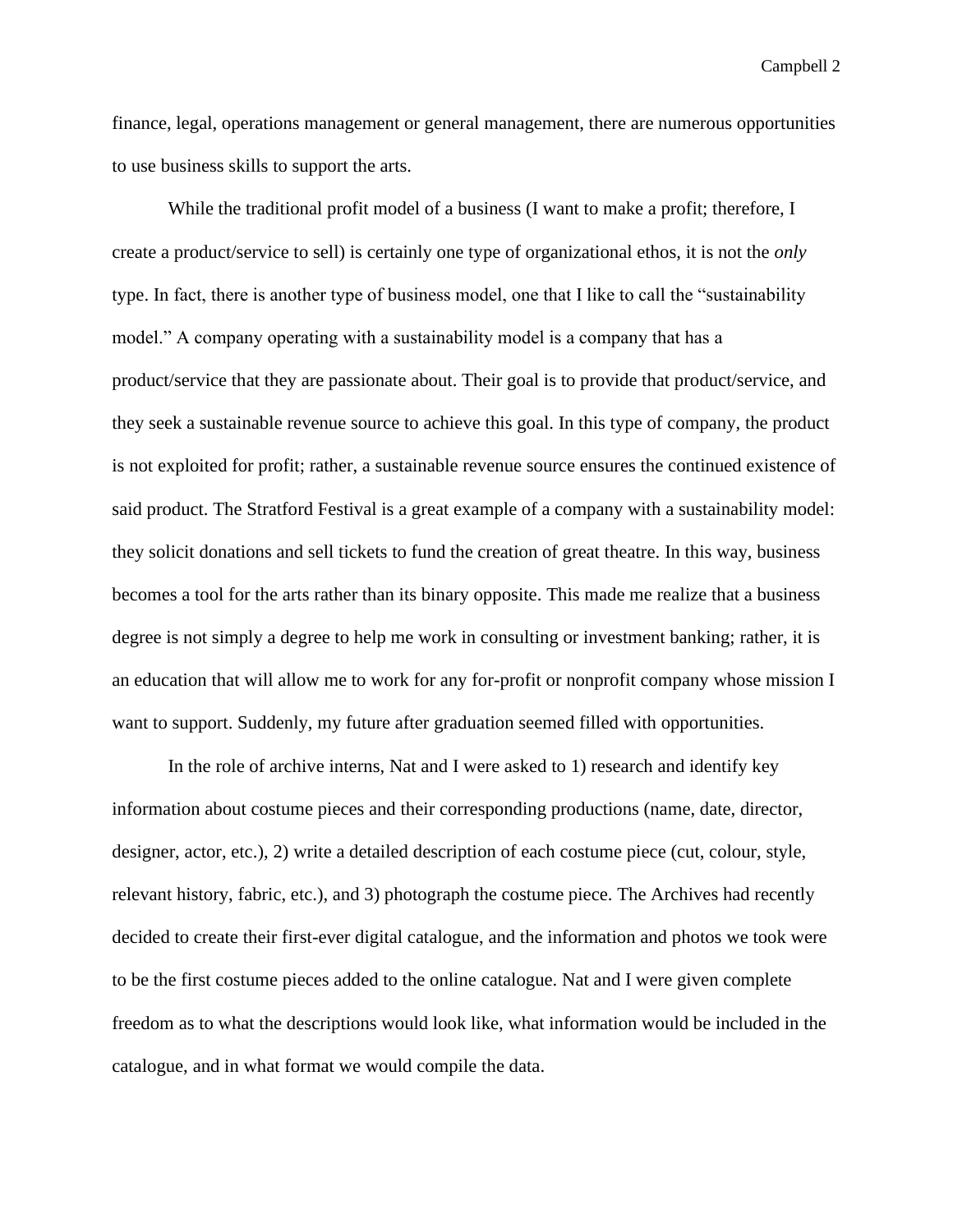As a theatre fan, I was a kid in a candy store. In my weeks spent researching the hundreds of productions The Festival has put on since 1953, I developed an extensive knowledge of production history. I have found that this has not only been personally interesting but also professionally useful. While networking, I find this conversation happens constantly:

> Recruiter: "Oh, you're from Stratford? I visited the theatre there once." Me: "Oh really? I'm a huge theatre fan. Which production?" Recruiter: "It was *A Midsummer Night's Dream* a few years back." Me: "Oh, the one with Evan Buliung? He's one of my favourite actors. What did you think of what they did with the wedding scene at the beginning? It was certainly polarizing!"

And so on. Finding interests in common is my favourite way to network, and this role has led to some interesting—and, most importantly, genuine—conversations with people who subsequently went on to help me secure summer employment.

One such instance this background came in handy was when I was selected as one of the Ivey students invited to a dinner with the CEO of BMO and his staff. I ended up talking with the Managing Director of the Office of The CEO (who, as it turns out, is an English major, theatre fan, and previous member of Dalton McGuinty's staff) about SASAH and my experience at the Stratford Festival. I was subsequently invited to Toronto to meet him for lunch and talk about how I might be able to pursue a government summer internship. I do not exaggerate when I say that this role has truly been the best networking conversation starter I have ever had and that the uniqueness of SASAH internships can lead you to stand out as a candidate!

 This role also allowed me to discover a skill of mine that I have since used in every internship I have worked: strong organizational skills. To say that I like the things around me to be organized is an understatement: I keep my closet organized by type of clothing, then colour,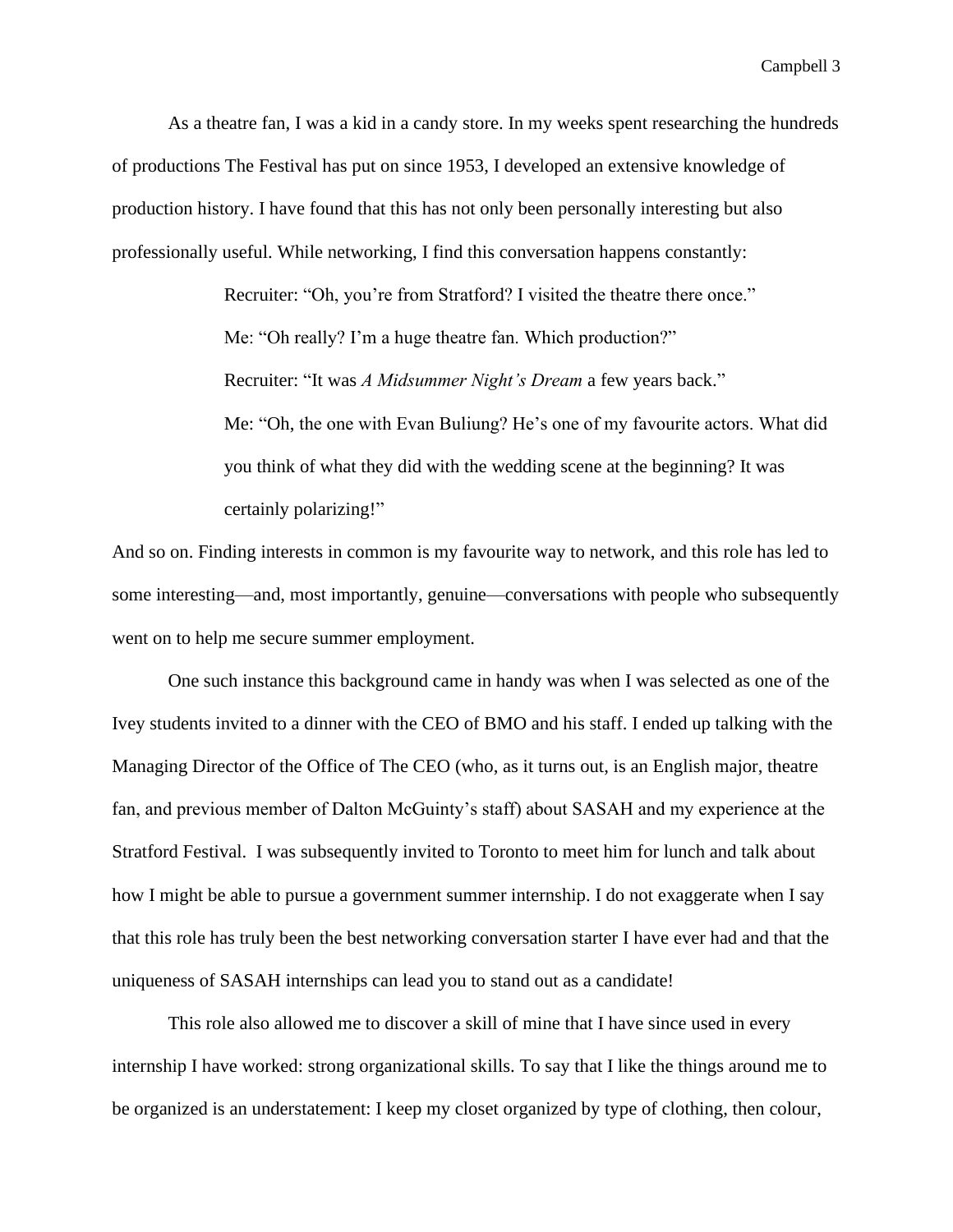then fabric, and my Google Drive is an endless tree of colour-coded folders in which every file has a place. Imagine my surprise, then, when I arrived at the Archive to find an organizational system that was, as my boss described it, "a bit chaotic." It was not unusual to find a costume piece in the wrong box or even in someone's office! Nat and I set guidelines not only for how descriptions were to be written, what information was to be included, and in what format the information was to be collected but also for where/how costume pieces were to be stored to ensure pieces could be found where they are expected to be. This ability to organize both information and projects is something I have since embraced wholeheartedly, whether it be in my role as a marketing & strategy intern at Fresh City Farms (organizing research and presenting recommendations), my role as project manager at Pillar Nonprofit Network (organizing deliverables and project information), or my role as AVP Student Experience with the USC (organizing research and recommendations into clearly written policy documents).

 My SASAH education was proven to be an asset in this role. Firstly, SASAH has allowed me to develop strong research skills. This role required more than your typical research, as much of what we were looking for was not easily available: Nat and I had to get creative by interviewing employees, searching through old promotional material, and digging through production photos and Stage Manager's Bibles. The general academic requirements of SASAH taught me how to do traditional research, but it was the gravestone project specifically that helped me develop the research tenacity needed to identify some of the costumes in our collection. Furthermore, SASAH taught me to consider the themes and greater implications of each costume piece. Nat and I looked at each piece not as simply a piece of fabric to describe, but as an important piece of the overall narrative of the production reflective of the time period, the play, and the director/designer's point of view. Because of this perspective, Nat and I took the initiative to add historical context to the costume descriptions, whether that was the history of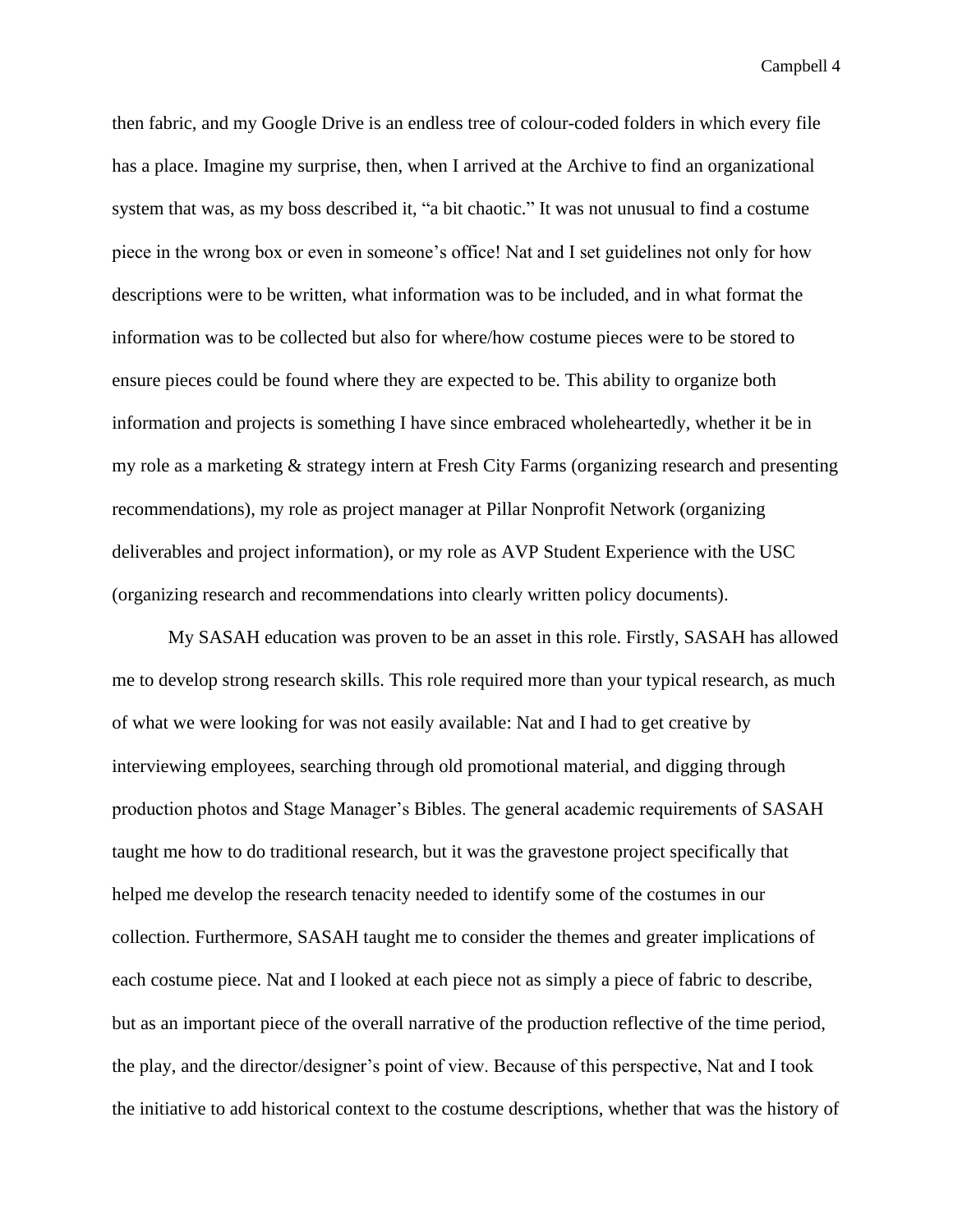the clothing style, the history of the production, or even noteworthy decisions made by the director/designer. It is undoubtedly our SASAH education that helped shape this outlook, leading us to create a very thorough online catalogue that will demonstrate the greater significance of each costume piece.

 Lastly, this internship helped me better understand what I look for in a manager, a colleague, and a workplace culture. Every day, my boss, Liza, insisted that the entire staff take a tea break together. This emphasis on staff bonding is something that I greatly appreciated. It led to a workplace culture where everyone was comfortable consulting one another, creating a productive, friendly, and psychologically safe environment. I have learned that I would like to work for an organization that emphasizes social interaction and mentorship amongst all staff. Furthermore, Nat and I had a fantastic working relationship. While it is common for interns to be competitive with one another, Nat was incredibly supportive. Despite knowing much more than I did about fashion history, she consistently shared articles with me to help me catch up rather than flaunt her extra knowledge. This made me realize that I value a workplace where my colleagues are supportive team players, and I will strive to emulate that behaviour in the future.

I would absolutely recommend that any SASAH student that is interested in theatre and/or fashion and who enjoys research apply for this position. While Nat and I catalogued over 300 costume pieces, there are *thousands* of costume pieces in the Archives, with two new full costumes being added from each production each season. Specifically, I would love to see a future intern continue my passion project: giving credit to the amazing cutters!

Every production has a costume designer. It is this person's job to create conceptual drawings for each costume and suggest possible fabrics. This design sketch is then given to the head cutter, who creates a pattern and determines feasible fabrics in order to bring the designer's concept to life. This pattern is then given to the team of cutters, who build the costume according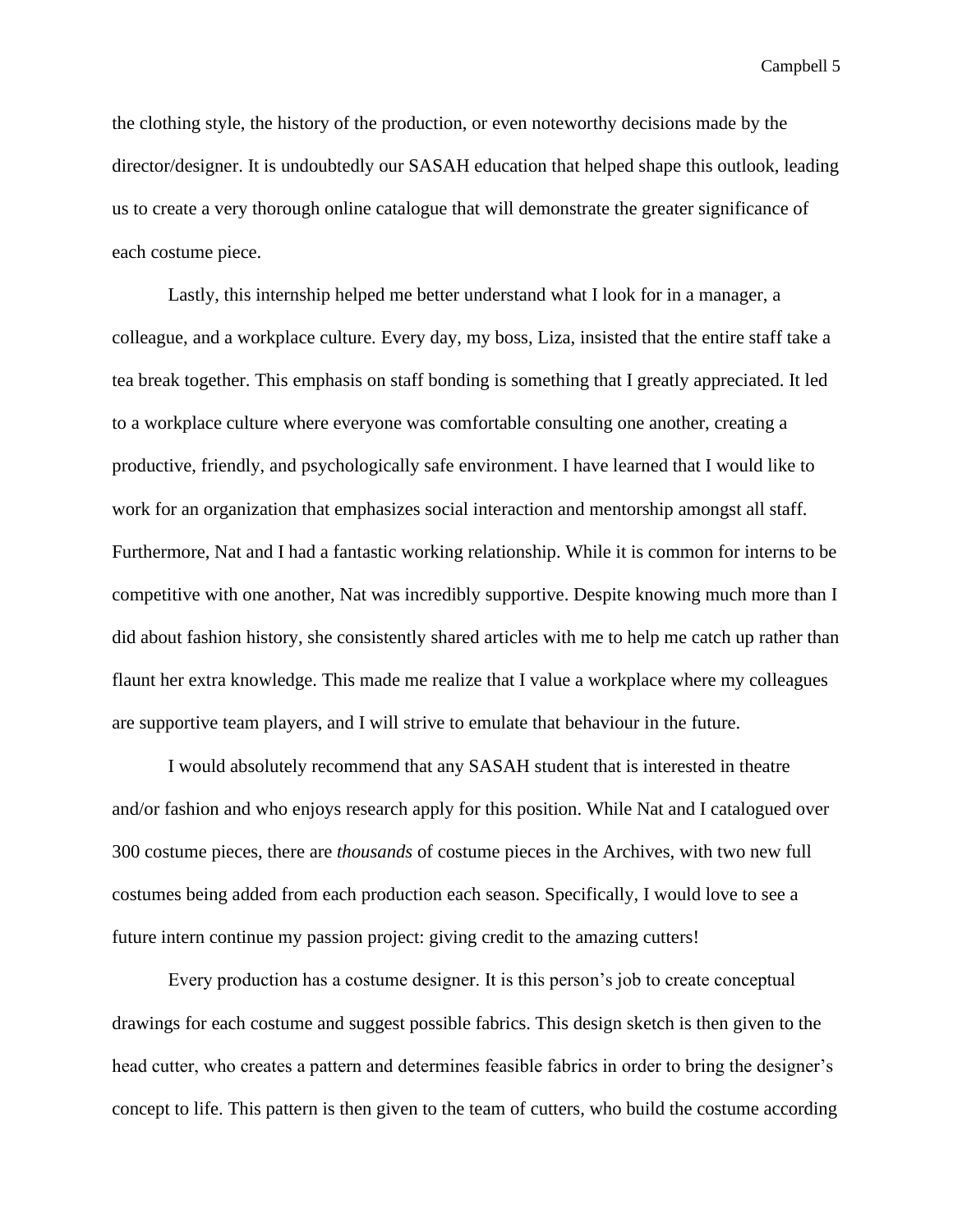to the head cutter's specifications. The process of creating an actionable costume pattern from a conceptual drawing is both difficult and impressive; however, historically only the designer is given credit for the costume piece in the Archives. In an effort to give credit where credit is due, I asked my supervisor if I could begin researching cutters in relation to each costume. As much of this is not documented, this involved me pouring over production design bibles and conducting interviews with the current cutters. While I managed to make a great start, there is still so much more to do, especially with older costume pieces for which the cutter is more difficult to determine. I sincerely hope that future interns will continue my work in this area.

Overall, this was an amazing opportunity. This internship allowed me to gain experience in an arts-related field, helped me learn about the intersection between business and the arts, and most importantly, helped me develop professionally. I had the opportunity to discover my own workplace preferences and skills and learn how I should act as a young professional in the workplace. These are invaluable insights, ones which have greatly informed my recruiting efforts over the last four years.

### **Ecuador Women's Empowerment Trip**

In July 2018, I travelled to Ecuador for sixteen days as part of a ME to WE Women's Empowerment Trip. It is an odd name for a trip, but what distinguishes it from the others offered is that it focused primarily on cultural exchange. The goal of the trip was to meet with different women's groups to better understand the ways Ecuadorian women are working to empower each other. This, in turn, will allow us to inform our own empowerment efforts at home and will help us better develop an intersectional, global feminism.

 I travelled with a group of thirteen young women plus two trip facilitators. We began our trip in Quito, the capital city of Ecuador. While there, we did some preliminary team-building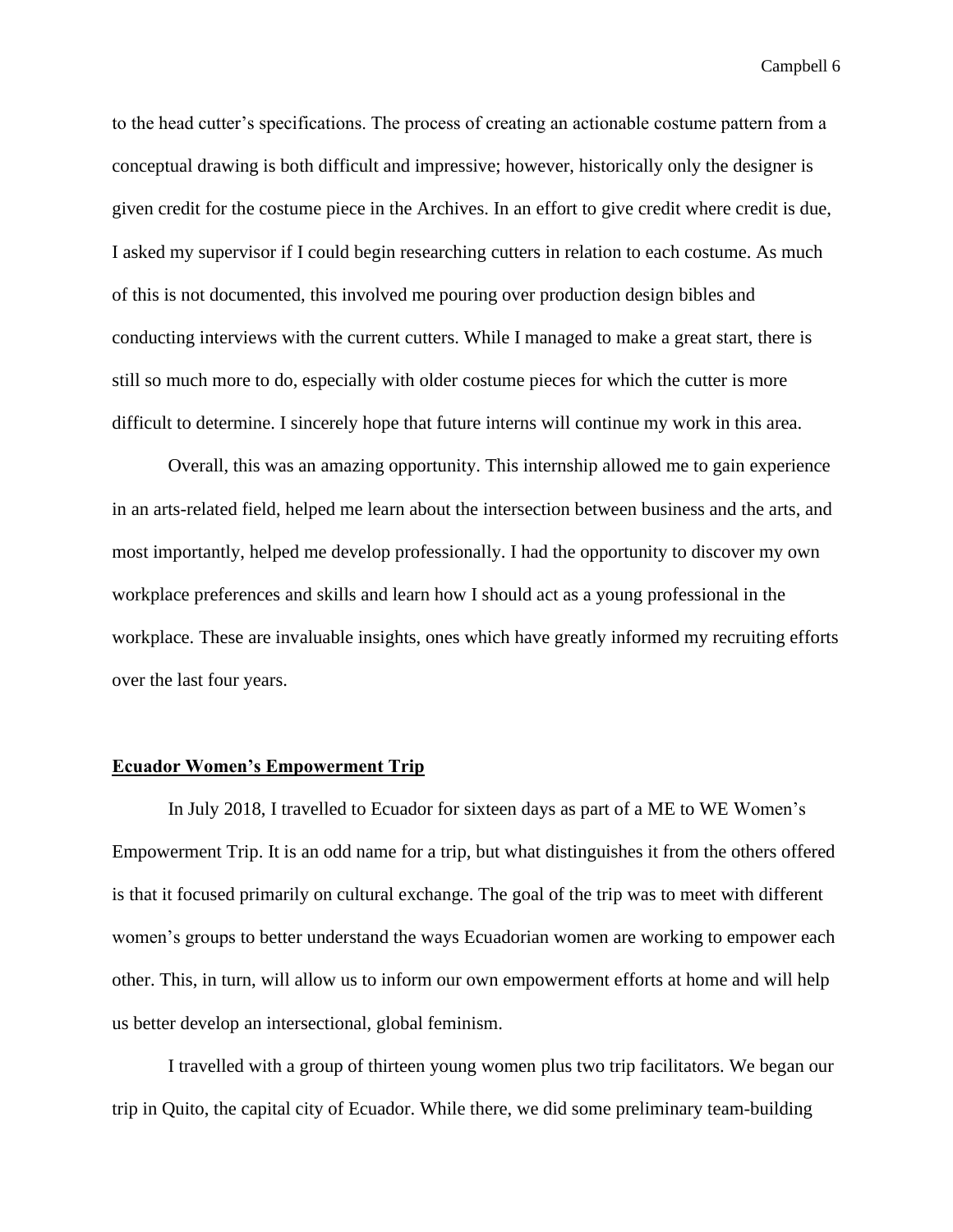exercises and were given a tour of the city, the latter providing us an introduction to Ecuadorian culture. After one full day and two nights in Quito, we travelled by bus to Chimborazo, a city in the mountains (south of Quito). There, we participated in a number of activities: we had meetings with two different women's groups with girls around our age; we participated in a water walk with a local family (Theresa and her children, Nellie, Joanna and John) to understand why the local community's water projects are so impactful; we assisted the local project manager (Manuel) in a school build project in order to A) learn about the state of education for women in rural Ecuador, and B) give the local build crew a couple days of rest; we attended a skillsbuilding workshop offered by one of the local women's groups to learn about A) how the women were developing alternative revenue streams for themselves, and B) how they were empowering one another to do so as a community; and we participated in numerous exercises each evening to both bond as a group and to better understand concepts of intersectionality, global development, and respectful cultural exchange.

 After a week in the Chimborazo Mountains, we travelled by bus to the village of Kanambu, located in the Amazon Rainforest (Western Ecuador) right on the Amazon River. While there, we: learned about the lasting negative effects of Spanish colonization in Ecuador, indigenous culture in the Amazon, the current environmental devastation of the Amazon Rainforest, and socioeconomic inequalities in Ecuador from Sandra, a ME to WE partner and member of one of the local indigenous communities. We planted banana trees for Mr. Vargus, a fruit farmer who then taught us about local fruits and the current landscape of the Ecuadorian cacao industry (and, specifically, the disruption of local farmers' profitability due to companies like Nestle entering the space and growing only the cheaper, hybrid strain of cacao); did a walking tour of the rainforest with our jungle guide, Carlos; met with the Kanambu women's group; assisted the local project manager (also named Manuel) on a school and water build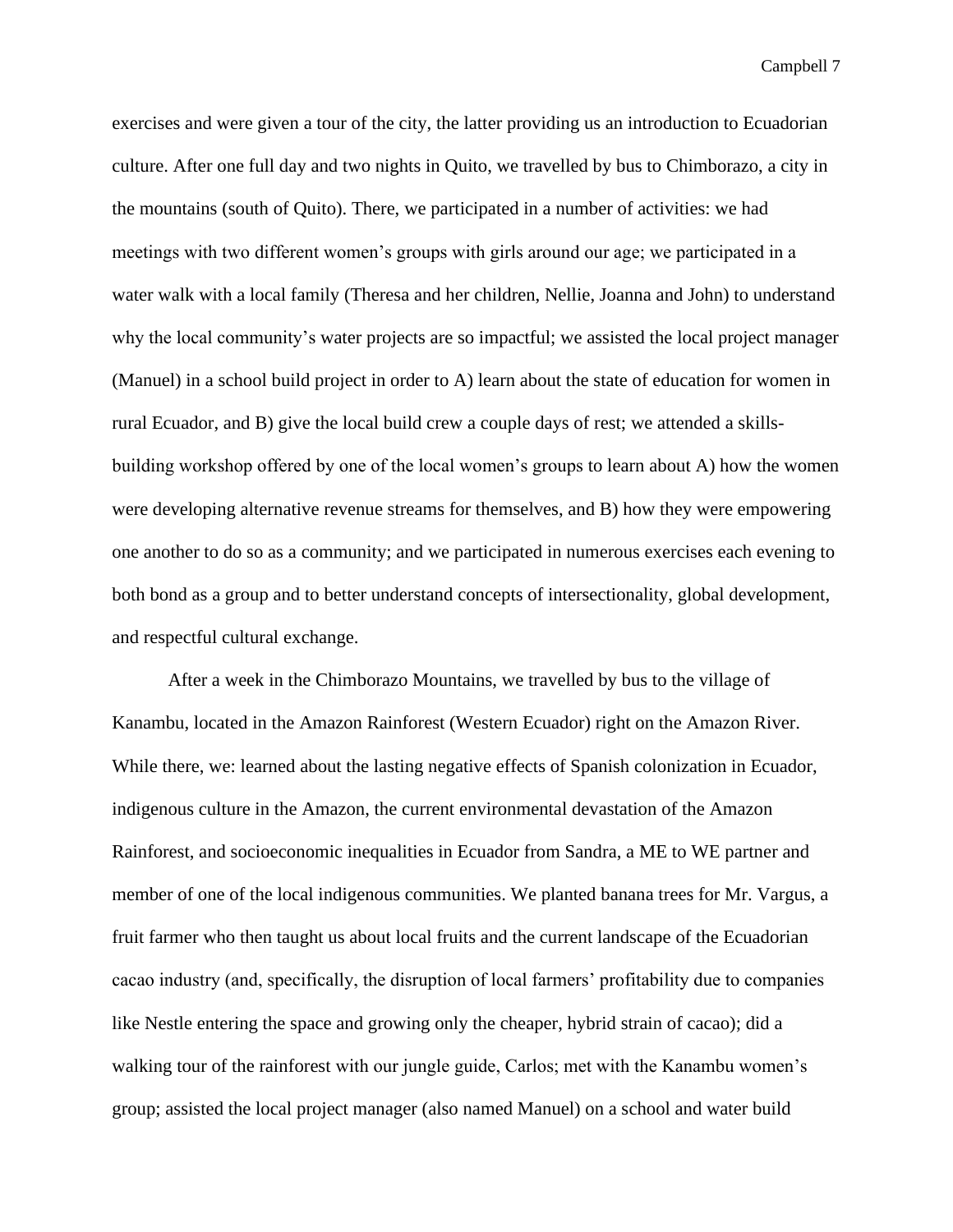project; and conducted more learning and self-reflection exercises with our trip facilitators. I can genuinely say that this trip was one of the most impactful experiences of my life, enough so that I broke down crying when my plane landed on the tarmac of Toronto Pearson Airport at the end of the sixteen days.

 While this trip certainly taught us a variety of interesting skills—how to plant banana trees, make chocolate from scratch, mix cement, stretch and weave wool, and speak basic phrases in Spanish and Kichwa—these skills were simply a byproduct of the main goal of this trip: to teach us about global development, respectful community support, and intersectional feminism. While I have always considered myself well-educated on intersectional theory, I realize that my thinking was very North American-centric. With the internet at my fingertips, I subconsciously felt that I understood the general state of the world. However, travelling to Ecuador made me realize I had absolutely *no* concept of what life is like outside of the countries I have visited myself, and that my understanding of life in South America, Africa, and Asia was entirely mediated by narratives from news media in the Global North. Considering the harmful narrative of the "Third World" informing much of the North American approach to understanding the world, my perceptions were skewed. Thus, this trip taught me that, if I am to be a global citizen who looks at the world through an intersectional lens, I need to actively experience other countries and seek out cultural exchange with an open mind.

One of the most impactful moments of cultural exchange was our fireside meeting with Sandra, a leader and member of one of the local indigenous communities. In this meeting, Sandra taught us about the drinking of guayusa tea, a drink made from guayusa leaves that has much cultural significance in her community. As she taught us how to make it, she explained the history of the ritual and its significance to her own life: specifically, how the drinking of guayusa tea is a way of connecting with loved ones that have passed. She then had our group engage in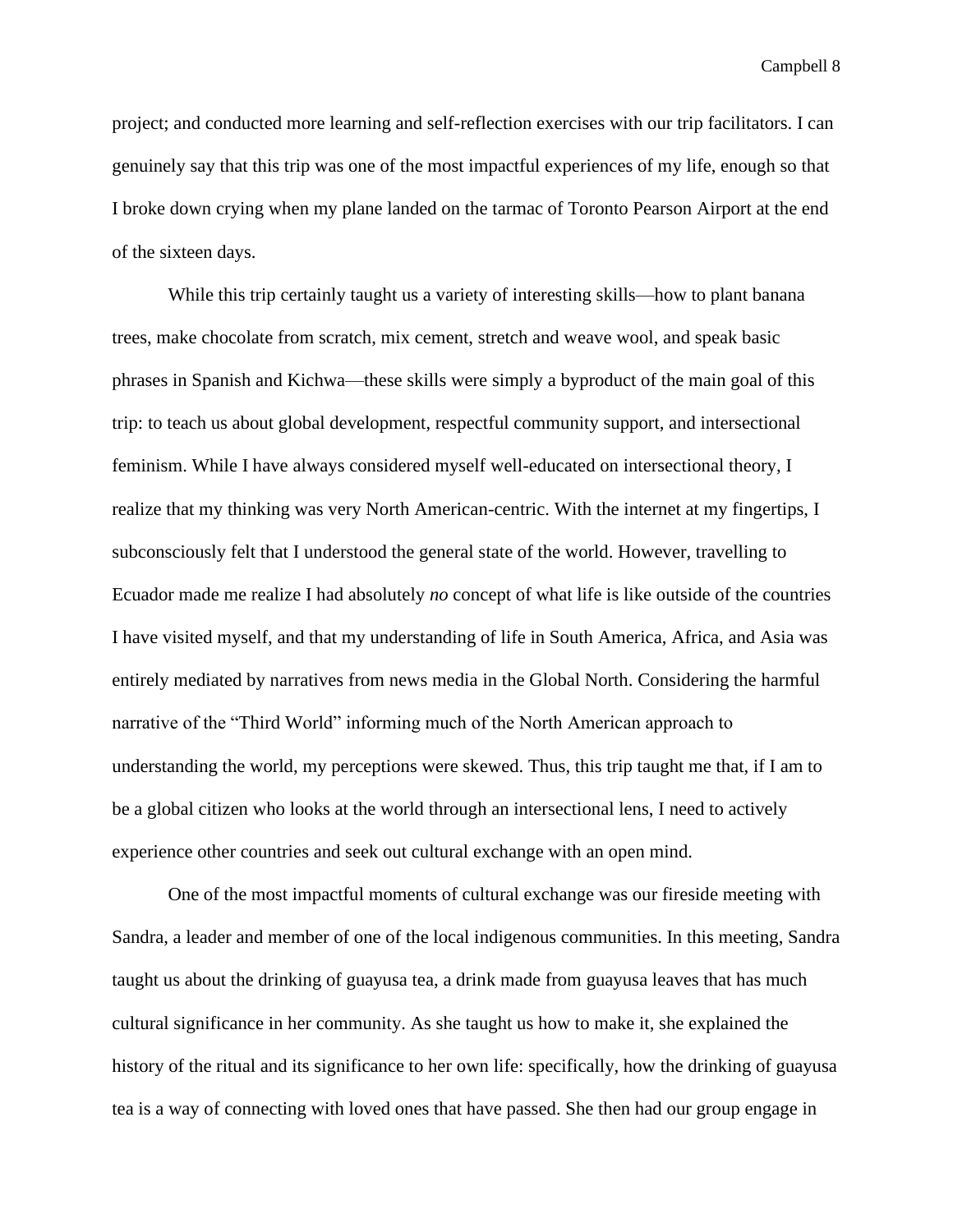the same ritual with her. By the time the tea was finished, there was not a single dry eye in the room. As she then transitioned into a lesson on environmental devastation and the impact of colonialism on Ecuadorian culture, it was much easier for us to have an emotional connection to the injustices. When we learned about the indiscriminate and wasteful destruction of the rainforest in order to extract a tree useful in chewing-gum production, I was deeply upset. The loss of sacred plants is now more than just an environmental statistic to me: I understand from my participation in the ritual just how important to communities these sacred plants can be.

Furthermore, Sandra's sharing of her lived experience made the injustices of the Spanish colonizers much more visceral. She explained the impact of colonization—the loss of life and property, a privileging of Spanish language over Kichwa, and a very prevalent class divide—in terms of the direct impact on herself, her family, and her community. This demonstrated the power of lived experience: when you hear about specific peoples' experiences, injustices can no longer be "just a statistic," and it is much more difficult for listeners to achieve detachment. I learned from this experience how important it is not only to listen to lived experiences that are different from my own but also to elevate the voices of others to allow these stories to be heard.

 In addition, I learned three important lessons about global development. Firstly, ANY philanthropic/community building efforts in another country should be led and controlled by local leaders and any outside support should be expressly invited and wanted. Secondly, a "handup-not-hand-out" mentality should be taken. The goal of global development is always to create *sustainable* community change: efforts that rely on the charity of or work crew from another country is less a way of improving a local economy and more a colonial method of economic control, no matter how unintentional. Thirdly, it is a good thing to visit other countries, but only if your intentions are grounded in cultural exchange and mutual respect. Visiting other communities with the intention of learning by sharing information as equals is wonderful;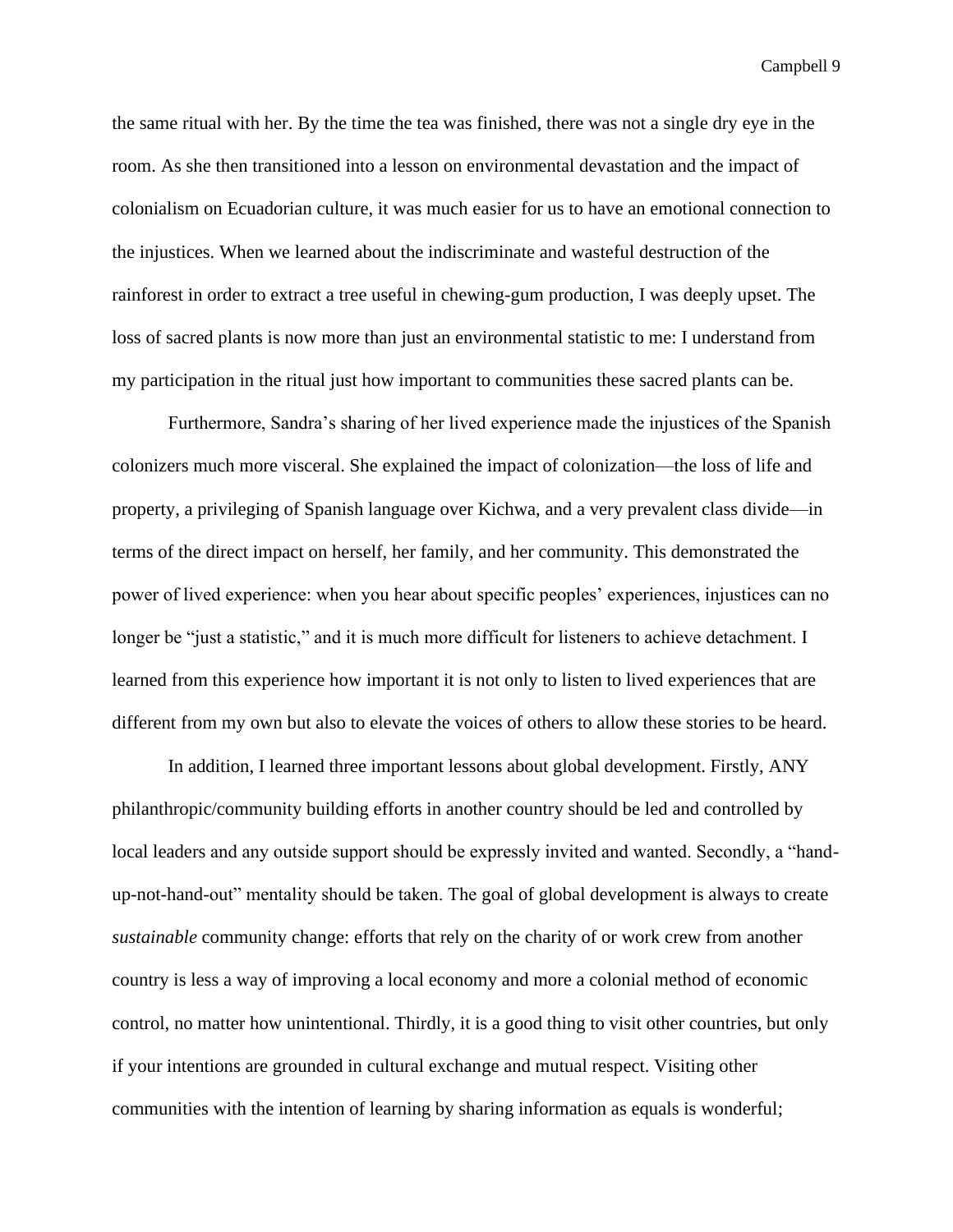visiting other countries to impart a sense of North American exceptionalism or misplaced, selfserving pity is not. As I begin law school next year and consider pursuing international law, these are lessons that I will strive to keep top of mind at all times.

 While I learned many impactful lessons, the absolute greatest part of the trip was the relationships I built with both the local community partners and my trip mates. Even years later, the parts of the trip that are the sharpest in my memory are the people: drinking guayusa tea with Sandra as she told us of its cultural significance, watching Shakira smile shyly before knocking me down on the soccer field, catching Carlos's infectious enthusiasm as he guided us through the jungle, listening to Mr. Vargus's thoughtful lessons, enjoying Celine and Marilee braiding my hair, admiring Juan Carlos for patiently listening to our 100th terrible rendition of "Since U Been Gone," playing Stella Ella Ola with the kids—I could go on forever. Even now, nearly three years later, I find myself thinking of them frequently; though brief, each relationship is one I will always treasure.

 My trip mates and I have never fallen out of touch: in fact, we still have an incredibly active group chat. We began the trip as strangers but left it as close friends, crying in the airport as we sang "Since U Been Gone" one final time. From team building exercises to hiking the mountain path to herding sheep to eating jungle peppers, we tackled each new experience together. Moreover, these girls helped me regain my faith that small acts DO change the world. After entering university and feeling demotivated by the sheer magnitude of inequalities in the world, I found it was beyond refreshing to travel with a group of girls who wholeheartedly believe in the power of group empowerment. As we repeated frequently, *empowered women empower women.* I left this trip with a support group with whom I can share my ideas and my frustrations alike as I advocate for equity, diversity, and inclusion, and whom I can support in return. Truly, I gained thirteen lifelong and life-changing friendships.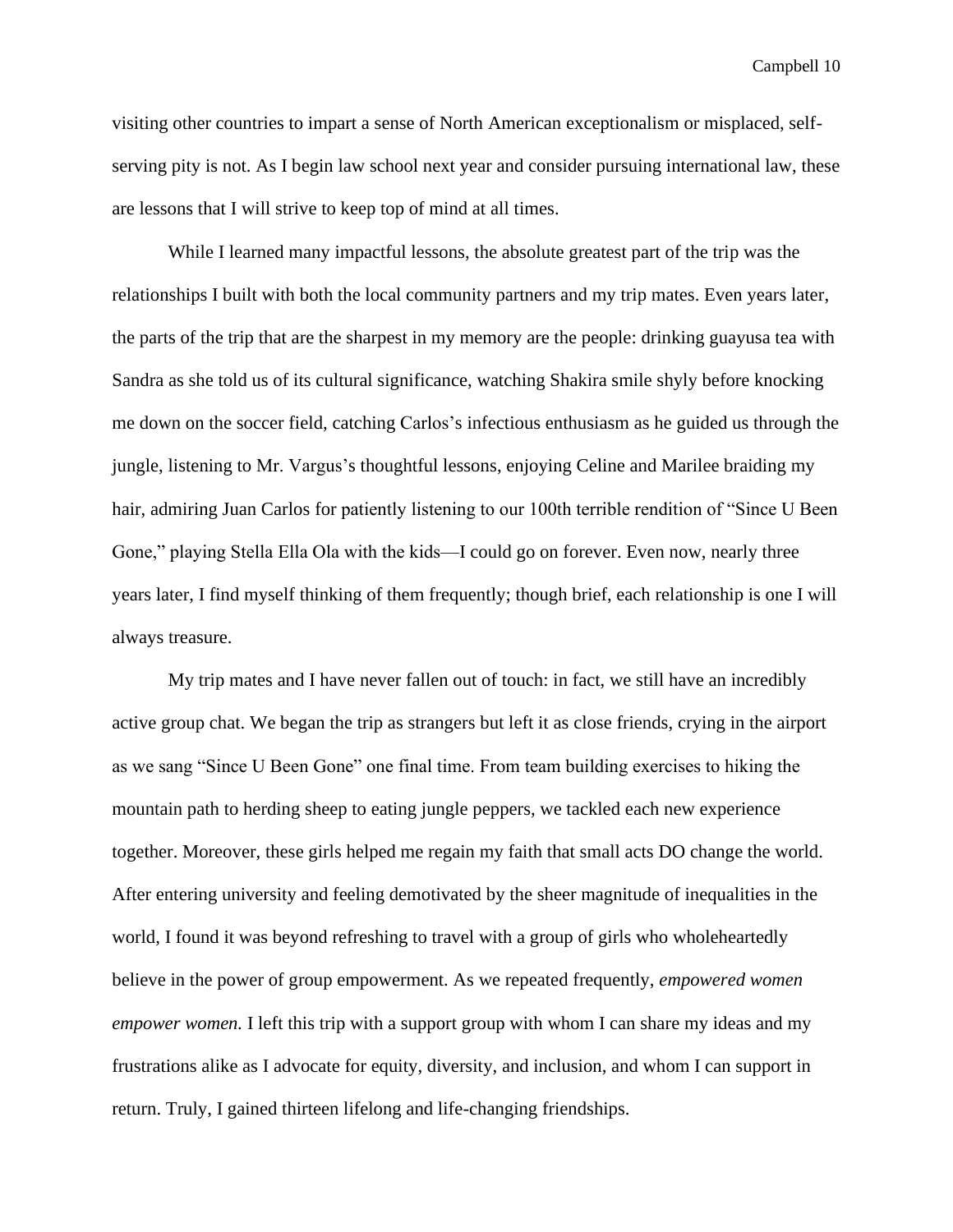While SASAH did not prepare me for this trip in the conventional sense (ie. travel skills), it certainly helped propel my learning to the point where I was ready to try something like this. SASAH taught me the importance of a global outlook. SASAH gave me an introduction to topics such as intersectionality and postcolonial theory. SASAH taught me the importance of narrative learning. Most importantly, SASAH taught me to think critically. I was incredibly concerned that the trip would become a "white savior" trip and thus evaluated each day with a critical eye. I would frequently reflect on my own actions and how I felt about them, what impact our trip was having on the community, etc. The ability to reflect on and be critical of my own actions and beliefs is something that I absolutely learned from SASAH and is something I believe is essential when engaging in an experience like this.

 It was in Ecuador that I first understood how the theory I learned in class can connect to real-world issues. In Chimborazo, we were asked to participate in a debate activity wherein each person is given two options (i.e. "chocolate" or "vanilla") and is told to justify why their choice is superior without speaking poorly of the other option. It was only as I was drawing on Audre Lorde, Frantz Fanon, and Judith Butler to debate "end racism" or "end homophobia" that I realized just how well my in-class learnings relate to important social causes. I also further realized that connecting theory to real-world issues to argue a case is exactly what a lawyer does. That moment of realization marks the first time I seriously considered a career in law. As I will be starting law school at the University of Toronto in September, I consider that day one of the most pivotal moments—if not *the* most pivotal moment—in my career journey.

I would absolutely recommend that everyone take part in a trip like this. I believe that it is incredibly important to engage with other cultures in order to view the world through a more intersectional lens. Furthermore, seeking out new experiences and meeting new people can be a joyful, engaging, and all-around eye-opening experience. However, if you are going to travel to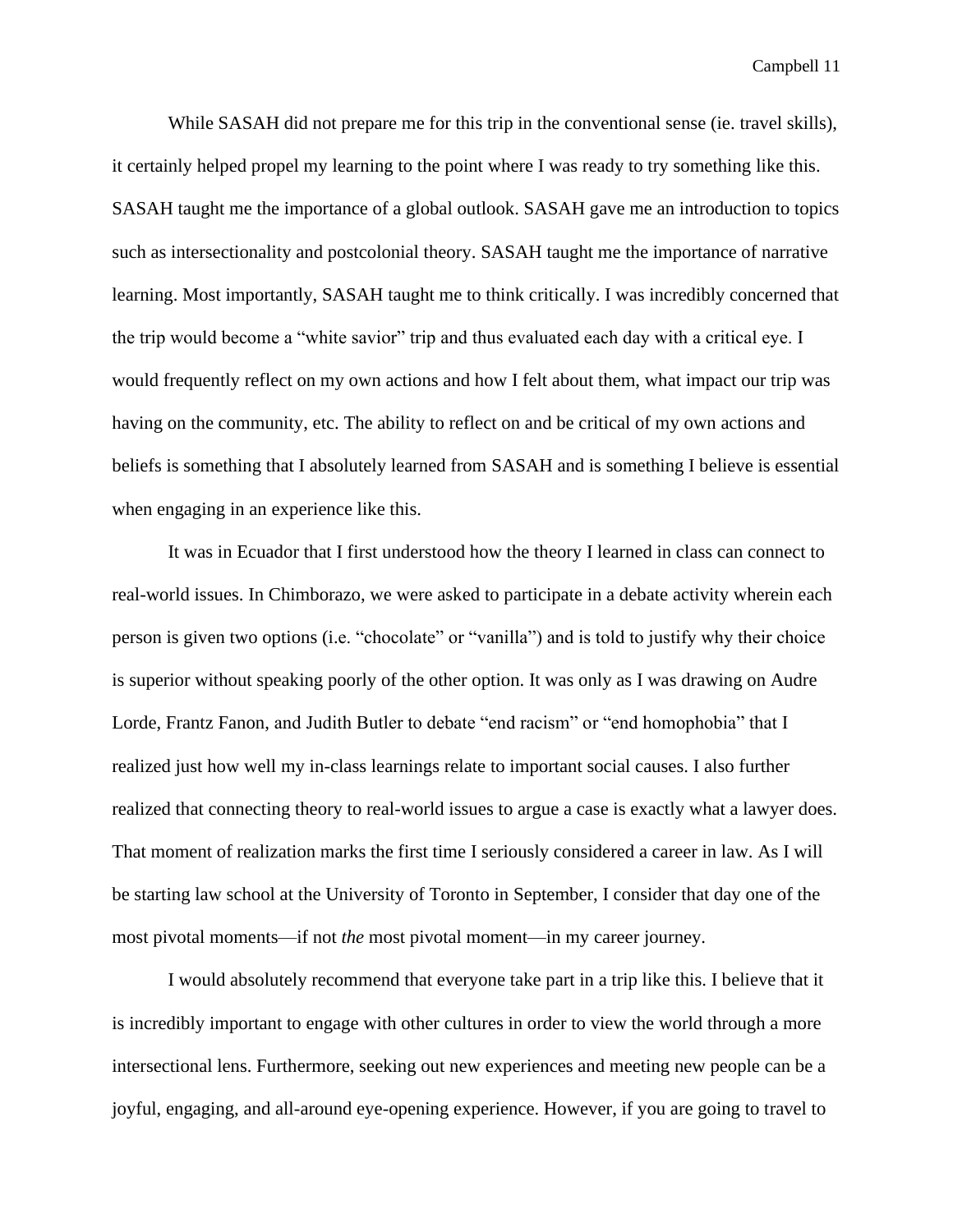another country for any global-development-related purpose, you must be extremely critical of the proposed trip.

It is essential that your presence in that community be requested and welcomed. If your trip has a certain "mission" attached, any help provided must be help that the local community asked for (and all efforts must be managed by local leaders). Furthermore, you must ensure that your activities are supporting the local economy: taking the place of local employees, importing materials rather than contracting with local companies, and providing disruptive charity (e.g. shoes) rather than providing infrastructure support to local business (e.g. shoemakers) is actively harmful and perpetuates colonialism. Your group and the local leaders should be interacting as equals and/or your group should be subordinate to local leaders; any trip that uses infantilizing white-saviour rhetoric is not one in which you want to participate. Lastly, you should always be critical *during* your trip to make sure the actions of your team are always respectful and wanted.

In general, my trip was very positive. We were always working under the leadership of local leaders, and when we would join build sites, we were there to do "grunt" work (digging holes, prying nails from boards, passing along bricks, mixing cement, etc.) that would allow the construction workers to work faster/on other, more important functions. We were never doing work that replaced local workers. All our food was locally sourced and cooked by Ecuadorian chefs, and our educational activities were led by community partners. Nonetheless, there were a few aspects of the trip that made me uncomfortable. While in Quito and Chimborazo, we stayed at local-owned establishments; in the Amazon, we stayed at a ME to WE property that only employed locals. Furthermore, while I am a staunch supporter of social enterprise, it is important always to be wary of any trips like this with a for-profit model. There is a fine line between a "sustainability" model and a performative charity "profit" model, and ME to WE's recent scandals seem to suggest that they may be tipping more towards the latter. Before you commit to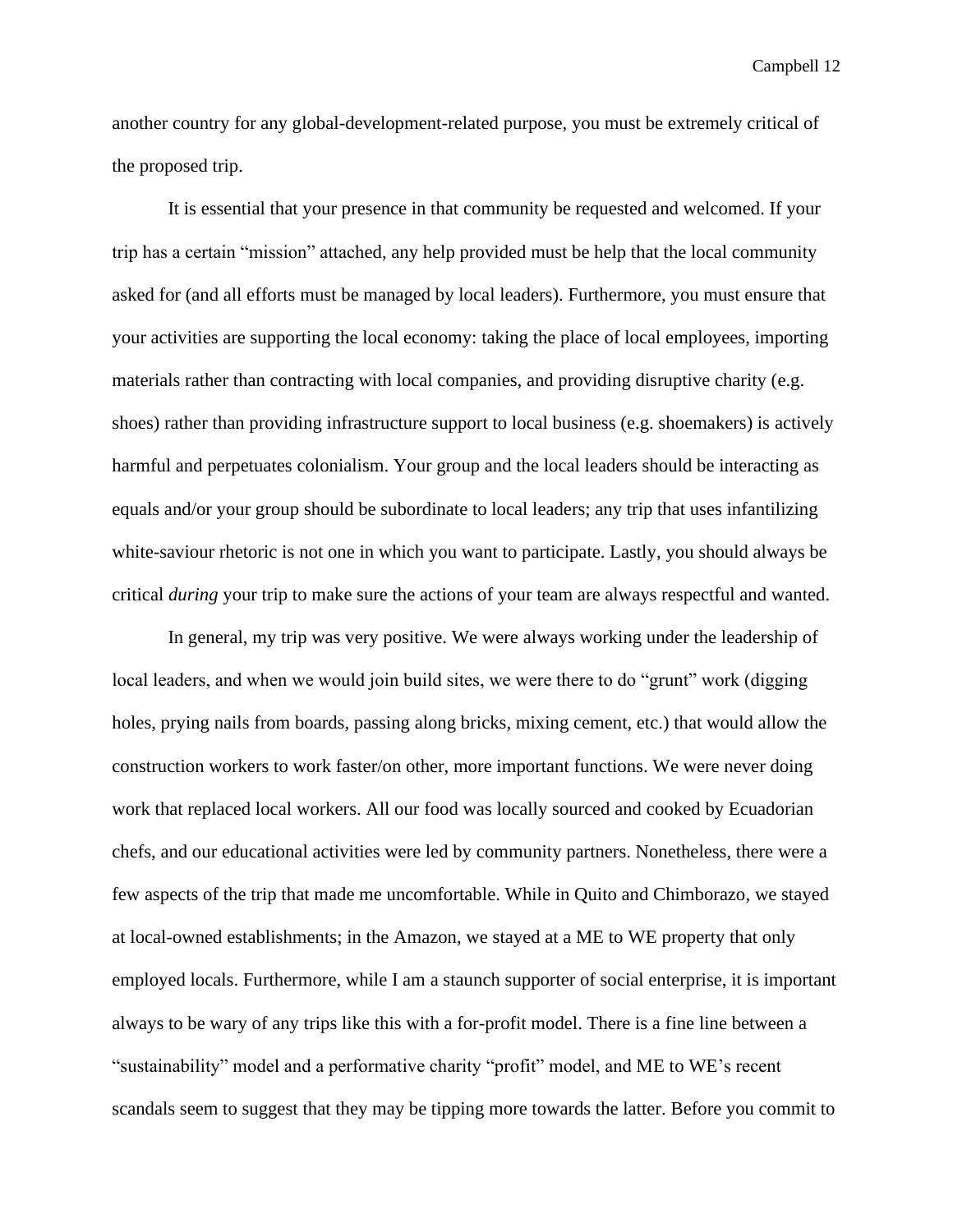any trip—ME to WE or otherwise—make sure you do your research; ask the tough questions; and continue to be critical before, during, and after the experience.

This trip helped me develop a deeper understanding of intersectional feminism, allowed me to gain meaningful friendships, taught me the importance of cultural exchange, educated me on global development best practices, and helped me discover my career path. I learned firsthand how CEL experiences supplement your classroom education in a deeply impactful way. Indeed, I can say with confidence that travelling to Ecuador is one of the best decisions I have ever made.

#### **The Presentation**

Overall, I enjoyed the presentations during SASAH's Learning from Experience event very much, and I was reasonably happy with my own presentation. I enjoyed the Zoom webinar format, and I felt that the timing was very well managed.

In terms of things that went well, I was very happy with my presentation visually. I spent a lot of time on making it aesthetically pleasing, and I feel that I was successful in that endeavour. Furthermore, I think my presentation was well-structured, and I succeeded in following my own outline for the presentation very closely. Despite the magnitude of content, I am proud of myself for not exceeding the seven-minute allotment. I enjoy giving presentations very much, and I therefore feel that I deliver presentations confidently and give off an air of comfort with public speaking. I really enjoyed the questions during the Q&A period, and I feel that I answered them to the best of my ability (even though some were somewhat unexpected).

Regarding areas of personal improvement, there are a few that come to mind. Firstly, preparedness was an issue that I was not expecting to face but face it I did. As it turns out, I had plugged in my laptop charger to my laptop itself, but I did not check if my laptop was actually